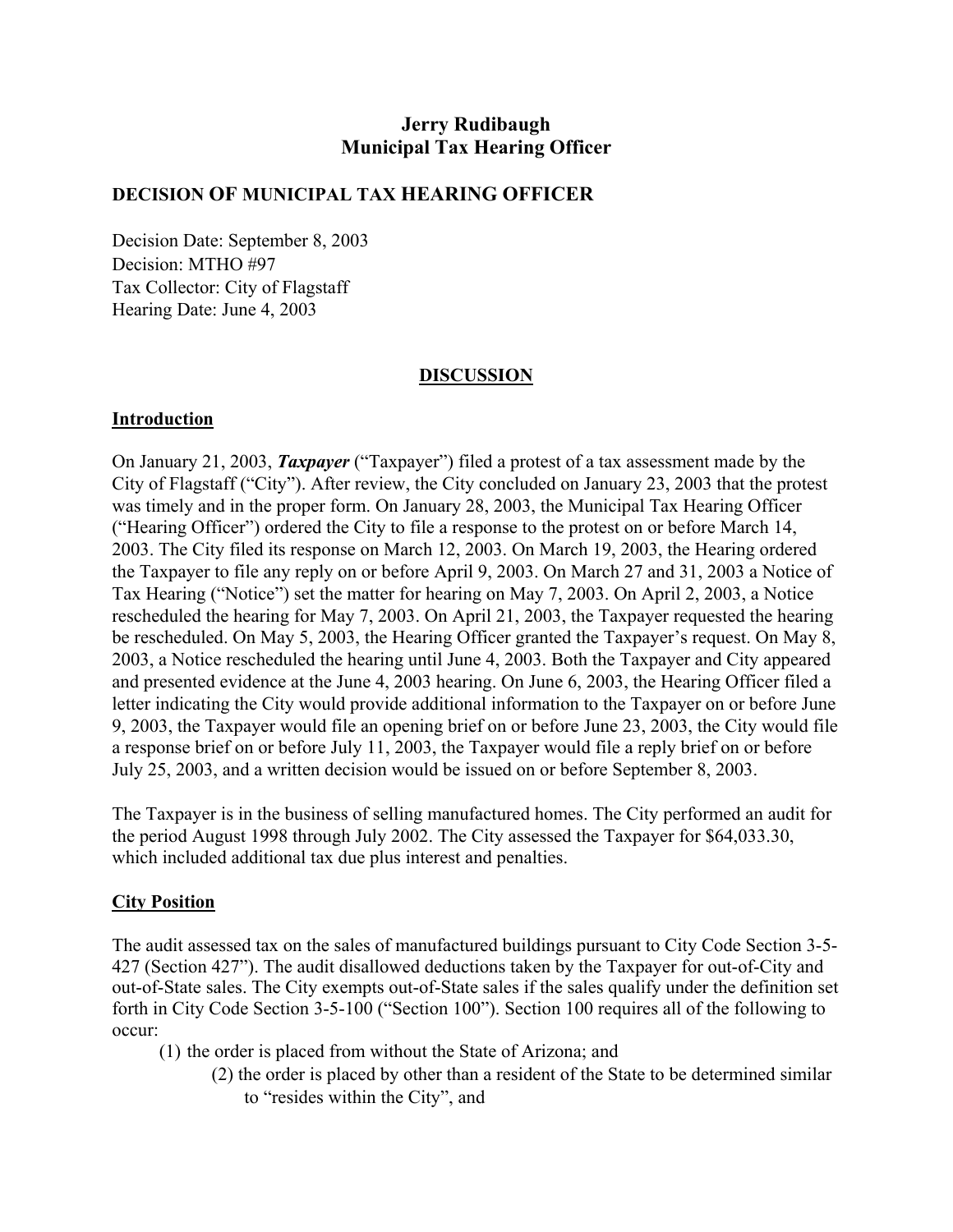(3) the property is delivered to the buyer at a location outside the State; and (4) the property is purchased for use outside the State.

In its original audit, the City had disallowed a deduction for sales to the *ABC* School District ("District") since the Taxpayer had failed to provide sufficient proof that the order had been placed from out-of-State. Subsequently, the Taxpayer provided documentation showing the orders had been placed from out-of-State. As a result, the City revised the original assessment from \$64,033.30 to \$59,669.33.

The City also disallowed deductions for sales claimed to be made to Native Americans that reside on the reservation. Pursuant to City Regulation 3-5-100.4 ("Regulation 100.4"), sales to Native Americans are deemed to be sales within the City, unless all of the following conditions are met:

- (1) The vendor has properly accounted for such sales, in a manner similar to the record keeping requirements for out-of-city-sales: and
- (2) All of the following elements of the sale exist:
	- (A) solicitation and placement of the order occurs on the reservation; and
	- (B) delivery is made to the reservation; and
	- (C) payment originates from the reservation.

The City did not dispute that the deliveries were made to the reservation and the payments originated from the reservation. The City also acknowledged that since the Taxpayer advertised on the reservation that solicitation probably occurred on the reservation. However, the City asserted the actual placement of the order occurred at the Taxpayer's sales office located in the City. As a result, the City concluded that the Taxpayer had failed to meet all of the conditions set forth in Regulation 100.4 and thus the claimed deductions must be disallowed.

In response to the Taxpayer's argument that the City is preempted by federal law from collecting transaction privilege taxes, the City argued there was no such preemption. According to the City, the Indian Trader Statutes provide the Commission of Indian Affairs ("Commission") with "the sole power and authority to appoint traders to the Indian tribes and to make such rules and regulations as he may deem just and proper specifying the kind and quantity of goods and the prices at which such goods shall be sold to the Indians." The City asserted that the Taxpayer provided testimony that the Taxpayer never had any kind of license to conduct business on the reservation. As a result, the Taxpayer was not able to enforce a contract signed on the reservation. For that reason, the Taxpayer had all the contracts signed at its office in the City. Further, the Taxpayer's manufactured building license required that contracts be signed at the office of the Taxpayer. As to the cases cited by the Taxpayer to support its position, the City argued those cases involved sales on the reservation, unlike this case. According to the City, the tax was not assessed on Native Americans. Instead, the tax was assessed on the Taxpayer for being in the business of selling manufactured homes.

The City disputed the Taxpayer's argument that the sampling was not an accurate method of establishing unreported income. According to the City, use of sampling in an audit is a necessity due to the time and cost of performing the audit. The City asserted that during the audit the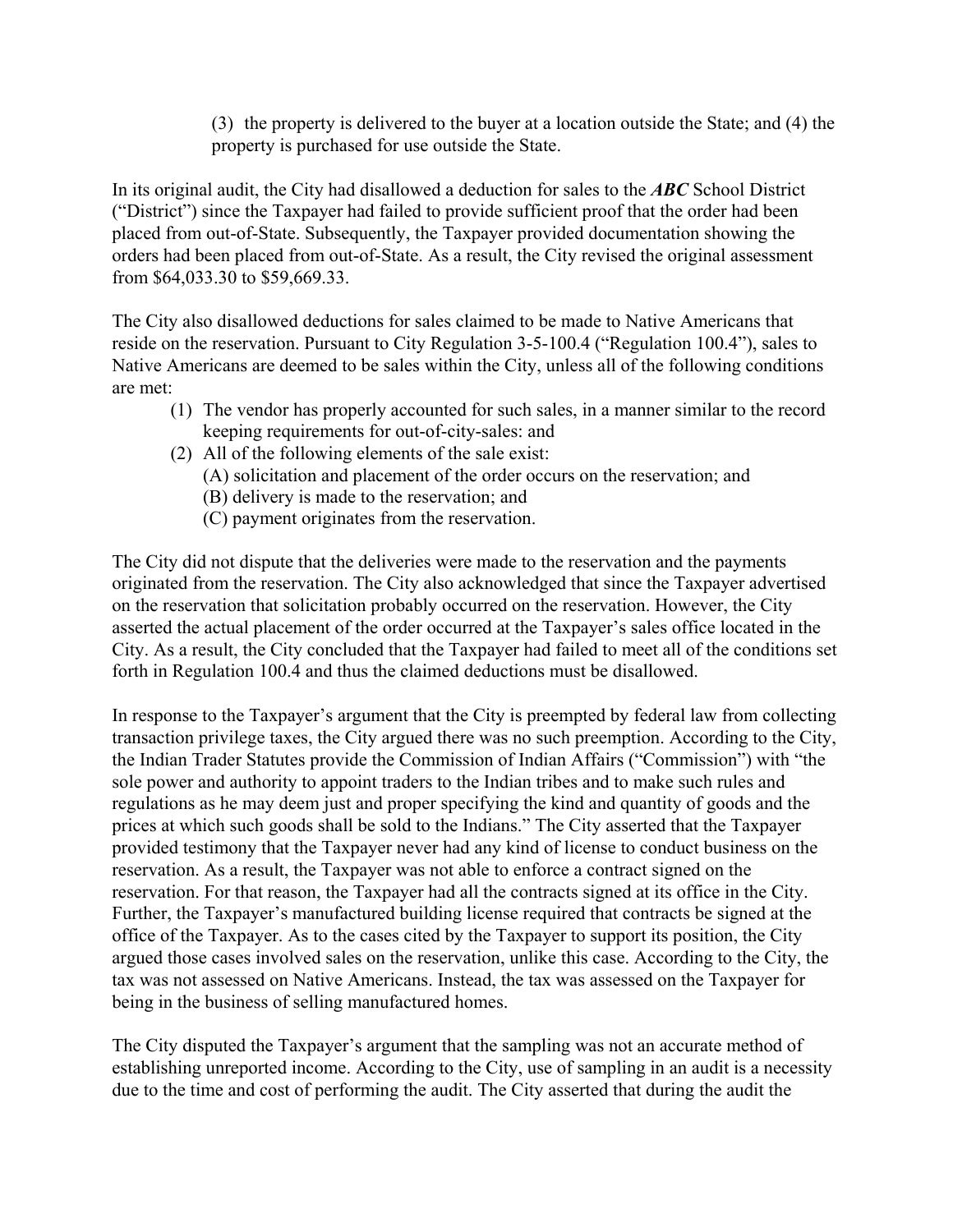Taxpayer was given the sample months approximately one month in advance. According to the City, the Taxpayer did not dispute the months selected or the use of a sample. The City asserted the use of a sampling approach was necessitated by the Taxpayer's failure to keep the minimum records required to document the gross income of the Taxpayer attributable to any activity occurring in whole or in part in the City, to document the gross income taxable and divided into categories as stated in the office City tax return, and to document the gross income claimed to be exempt or deductible in the manner required by Regulation 3-5-350.1 ("Regulation 350.1").

# **Taxpayer Position**

The Taxpayer argued that the out-of-State sales to the District should not be taxed pursuant to Section 100. The Taxpayer provided additional documentation after receiving the assessment and the City subsequently agreed the sales to the District were exempt under Section 100.

The Taxpayer also argued that the tax imposed by the City on sales to Native Americans is preempted by federal law. According to the Taxpayer, the U.S. Supreme Court ("Court") has ruled that the State of Arizona has no jurisdiction to tax sales that intimately affect reservation residents. The Taxpayer did not dispute that it failed to meet the requirement of placing the order on the reservation as set forth in Regulation 100.4. Instead, the Taxpayer argued against the legality of Regulation 100.4 since it would result in the City taxing Native Americans. The Taxpayer also relied on an Arizona Department of Revenue Transaction Privilege Tax Ruling 95-11 ("TPR 95-11"). In TPR 95-11, the State set forth criteria for sales to Native Americans. The Taxpayer asserted there was no requirement that the contract be signed on the reservation. Based on all the above, the Taxpayer argued the City tax on sales to Native Americans is preempted.

The City sampled nine months of the 48-month audit period and found six of the months had a discrepancy. One of the months had a large discrepancy and the City concluded it was an anomaly and sampled the months before and after that month. The City then calculated an error rate and applied that to the entire audit period resulting in a tax assessment of \$5,609 plus penalty and interest. The Taxpayer argued that there was no justifiable basis for a "sampling" assessment in this case. According to the Taxpayer, the City offered no accounting guidelines or support for its sampling method. As a result, the Taxpayer requested the "sampling" assessment be denied.

## **ANALYSIS**

Clearly, the Taxpayer has met its burden of proof that the sales to the District were exempt outof-State sales and the deduction should be allowed. The City has proposed a revision to the original audit to reflect the sales to the District were exempt.

As to the sales to the Native Americans that reside on the reservation, the Taxpayer has not complied with Regulation 100.4 that requires the order to be placed on the reservation. In this case, all the orders were placed at the Taxpayer's office location in the City. While the Taxpayer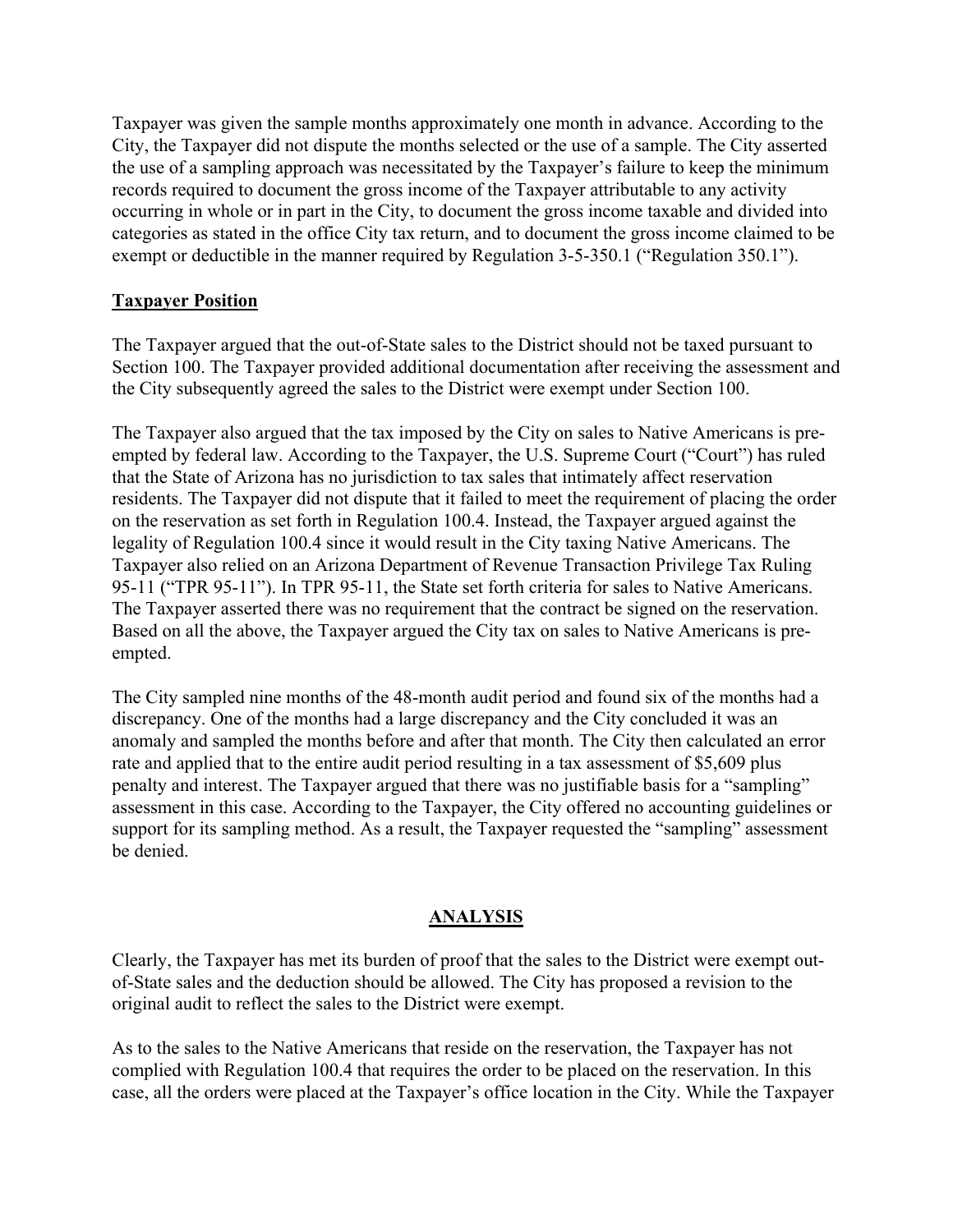relied on the State's TPR 95-11, we don't find TPR 95-11 to control over Regulation 100.4. The Taxpayer has also provided case law that the City is pre-empted from taxing sales on the reservation. We do not find any of the cases cited to be right on point with the facts of this case. The Native Americans chose to go to the City to do business with the Taxpayer. Based on the record, there weren't any privilege taxes separately charged on the sales to the Native Americans. Based on all the above, we must conclude that the Taxpayer has not complied with the requirements of Regulation 100.4 and the case law cited does not convince us that Regulation 100.4 is not lawful.

Since the Taxpayer failed to keep the minimum records required by Regulation 350.1, the City was authorized to make a reasonable estimate. A properly conducted sampling is a reasonable method of obtaining an estimate. While the Taxpayer has argued the sampling was not an accurate method of establishing unreported income, they failed to provide documentation to demonstrate the sample was not accurate. Nor have they provided any explanation of why the sample month's chosen would result in some sort of error or bias in representing the whole population. The Taxpayer did not dispute that they had an opportunity to challenge the sample months chosen prior to the actual sampling. As a result, we must conclude the City's sample was a reasonable estimate and should be approved.

## **FINDINGS OF FACT**

- 1. On January 21, 2003, the Taxpayer filed a protest of a tax assessment made by the City.
- 2. After review, the City concluded on January 23, 2003 that the protest was timely and in proper form.
- 3. On January 28, 2003, the Hearing Officer ordered the City to file a response to the protest on or before March 14, 2003.
- 4. The City filed its response on March 12, 2003.
- 5. On March 19, 2003, the Hearing Officer ordered the Taxpayer to file any reply on or before April 9, 2003.
- 6. On March27 and 31, 2003, a Notice set the matter for hearing on May 7, 2003.
- 7. On April 2, 2003, a Notice rescheduled the hearing for May 7, 2003.
- 8. On April 21, 2003, the Taxpayer requested the hearing be rescheduled.
- 9. On May 5, 2003, the Hearing Officer granted the Taxpayer's request.
- 10. On May 8, 2003, a Notice rescheduled the hearing until June 4, 2003.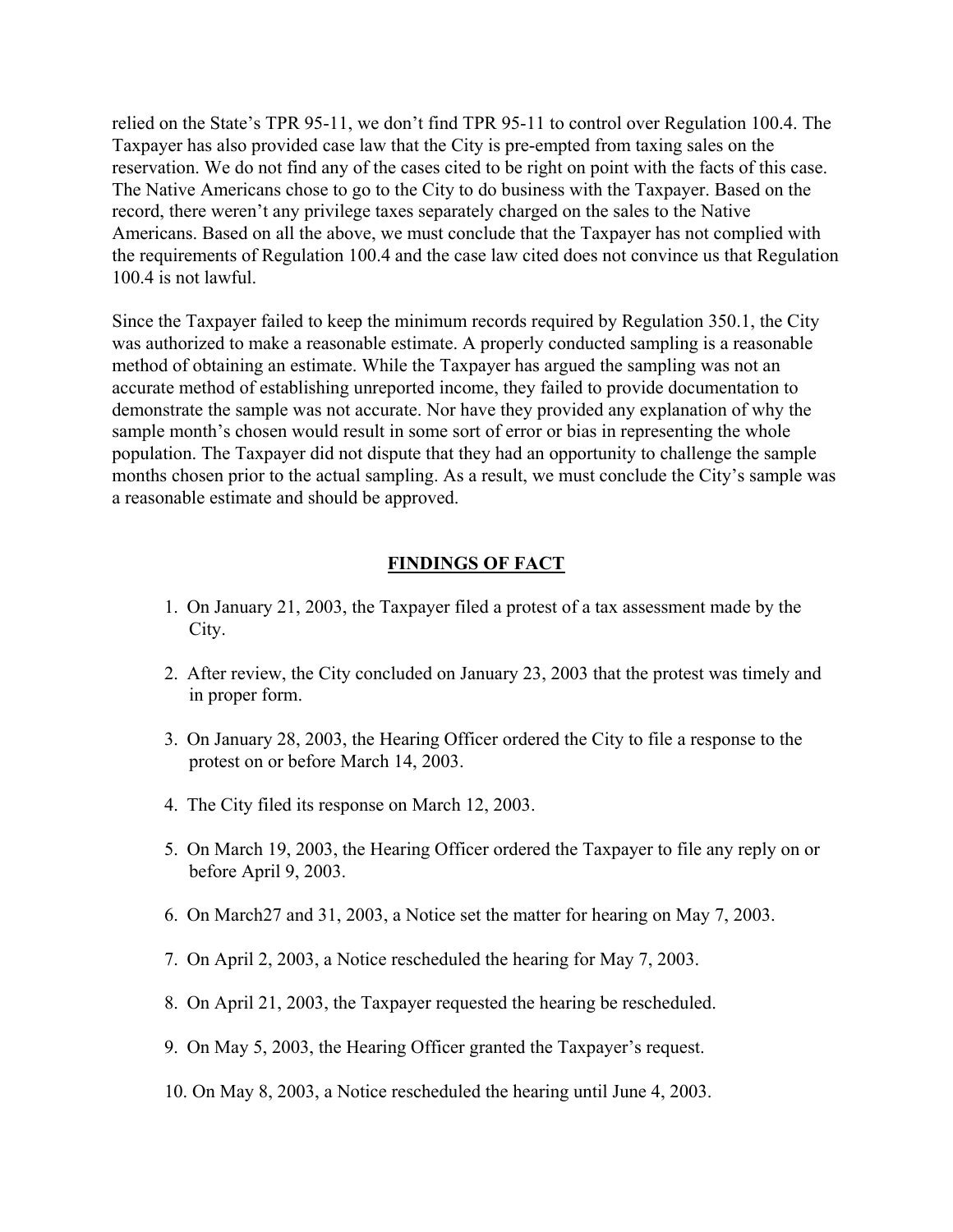- 11. Both the Taxpayer and the City appeared and presented evidence at the June 4, 2003 hearing.
- 12. On June 6, 2003, the Hearing Officer filed a letter indicating the City would provide additional information to the Taxpayer on or before June 9, 2003, the Taxpayer would file an opening brief on or before June 23, 2003, the City would file a response brief on or before July 11, 2003, the Taxpayer would file a reply brief on or before July 25, 2003, and a written decision would be issued on or before September 8, 2003.
- 13. The Taxpayer is in the business of selling manufactured homes.
- 14. The City performed an audit for the period August 1998 through July 2002.
- 15. The City assessed the Taxpayer for \$64,033.30 that included additional tax due plus interest and penalties.
- 16. The audit disallowed deductions taken by the Taxpayer for out-of-City and out-of-State sales.
- 17. In its original audit, the City had disallowed a deduction for sales to the District because the Taxpayer had failed to provide sufficient proof that the order had been placed from out-of-State.
- 18. Subsequently, the Taxpayer provided documentation showing the orders had been placed from out-of-State.
- 19. The City revised its assessment and allowed the deduction for sales to the District resulting in the assessment being reduced from \$64,033.30 to \$59,669.33.
- 20. The City disallowed deductions for sales claimed to be made to Native Americans that reside on the reservation.
- 21. The sales to the Native Americans were placed at the Taxpayer's business location in the City.
- 22. In order to save time and cost of performing the audit, the City sampled nine months out of the 48-month audit period.
- 23. The City calculated an error rate for the nine sample months and applied that error rate to the entire 48-month audit period.
- 24. The City provided a list of the sample months to the Taxpayer approximately one month in advance of the audit.